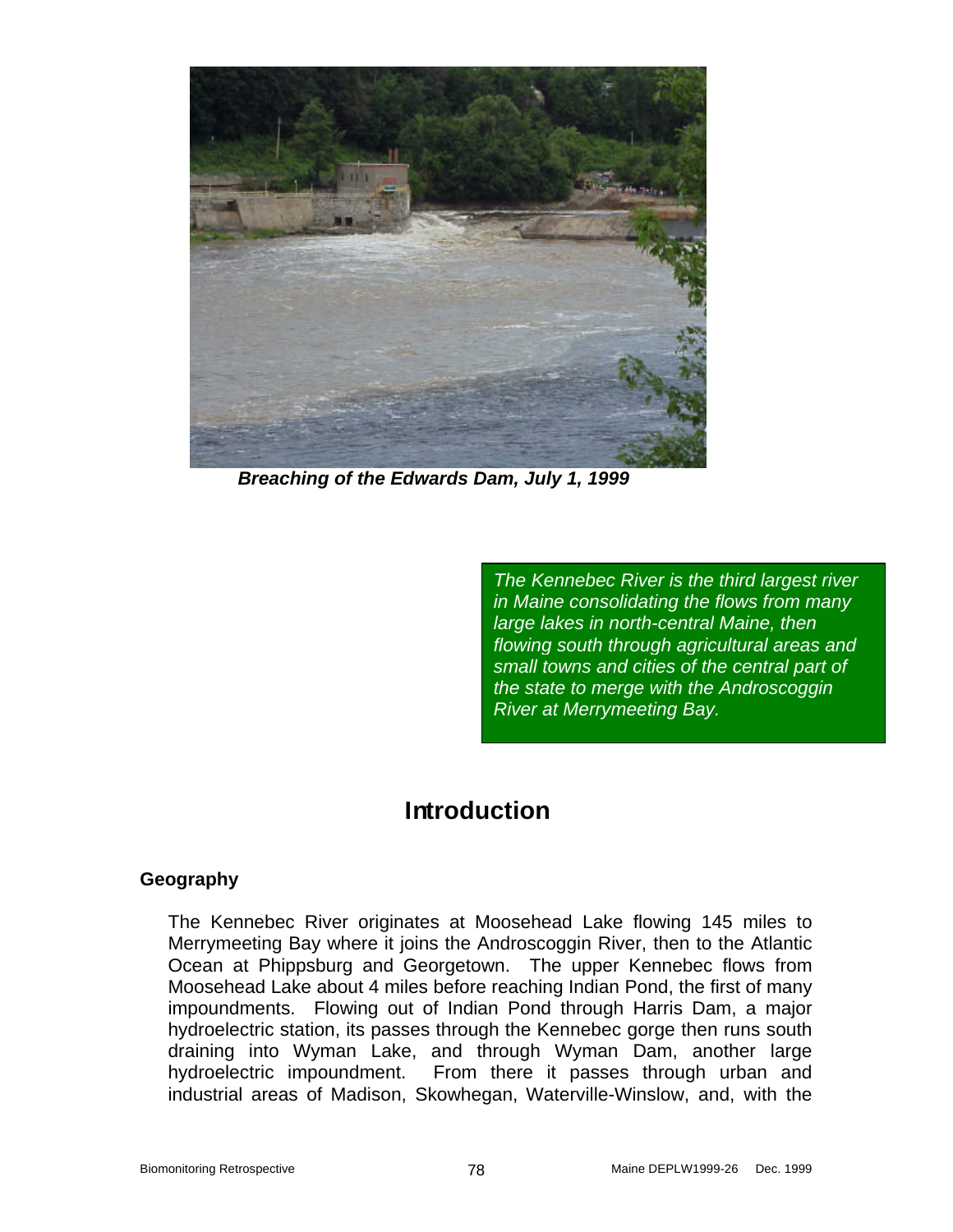removal of the Edwards Dam in Augusta in July, 1999, the Kennebec head of tide now occurs between Augusta and Sidney. The river eventually empties into Merrymeeting Bay in Richmond. Six major tributaries enter the river: the Moose River is the major tributary of Moosehead Lake, Dead River, Sandy River, Sebasticook River, Messalonskee Stream and Cobbosseecontee Stream. The basin covers approximately 5,893 square miles with approximately 3,850 miles of rivers and streams.

| <b>Basin Summary Statistics</b> |                                                                       |  |
|---------------------------------|-----------------------------------------------------------------------|--|
| <b>Biomonitoring</b>            | Period of Record: 1983-1997                                           |  |
| <b>Activities in the</b>        | Waterbodies Sampled: 19                                               |  |
| <b>Basin</b>                    | <b>Established Stations: 55</b>                                       |  |
|                                 | Number of Sampling Events: 85                                         |  |
| Wastewater                      | Six paper mills (two recently closed, three discharge waste through   |  |
| <b>Discharges</b>               | municipal treatment facilities), one tannery, two textile mills (both |  |
|                                 | recently closed), eighteen municipal waste treatment facilities       |  |
| <b>Other Sources</b>            | Agricultural activity; urban non-point sources, combined              |  |
|                                 | sewer overflow (CSO's), eutrophic lakes, fish hatcheries,             |  |
|                                 | contamination from hazardous waste areas                              |  |
| <b>Flow Regulation</b>          | 31 dams . 21 FERC licensed hydro-projects.                            |  |
| Quality                         | Overall quality is good and improving                                 |  |

| <b>Drainage area</b>         | <b>Average Annual Discharge</b> |
|------------------------------|---------------------------------|
| Kennebec Basin:              | At North Sidney                 |
| 5,893 mi <sup>2</sup>        | 9,015 cfs                       |
| Sandy R. 516 mi <sup>2</sup> | Sandy R. @ Mercer               |
|                              | 976 cfs                         |
| Sebasticook R.               | Sebasticook R. @ Pittsfield     |
| $572$ mi <sup>2</sup>        | 962 cfs                         |

# **Overview of Biological Monitoring Activities**

Considerable biomonitoring activity began in the Kennebec basin during the first years of the Biomonitoring Program and over half of all the stations in the basin were established in 1983. Basin-wide biological monitoring was last conducted in 1997. General water quality in the basin is good with 35 stations (64%) presently attaining their statutory classification and 6 stations (11%) have communities representative of standards higher than their statutory classification (Basin Table 4 p. 142; Basin Map 4, p. 164 and 165). Among these sites with higher classed communities are Wilson Stream in Wilton, West Branch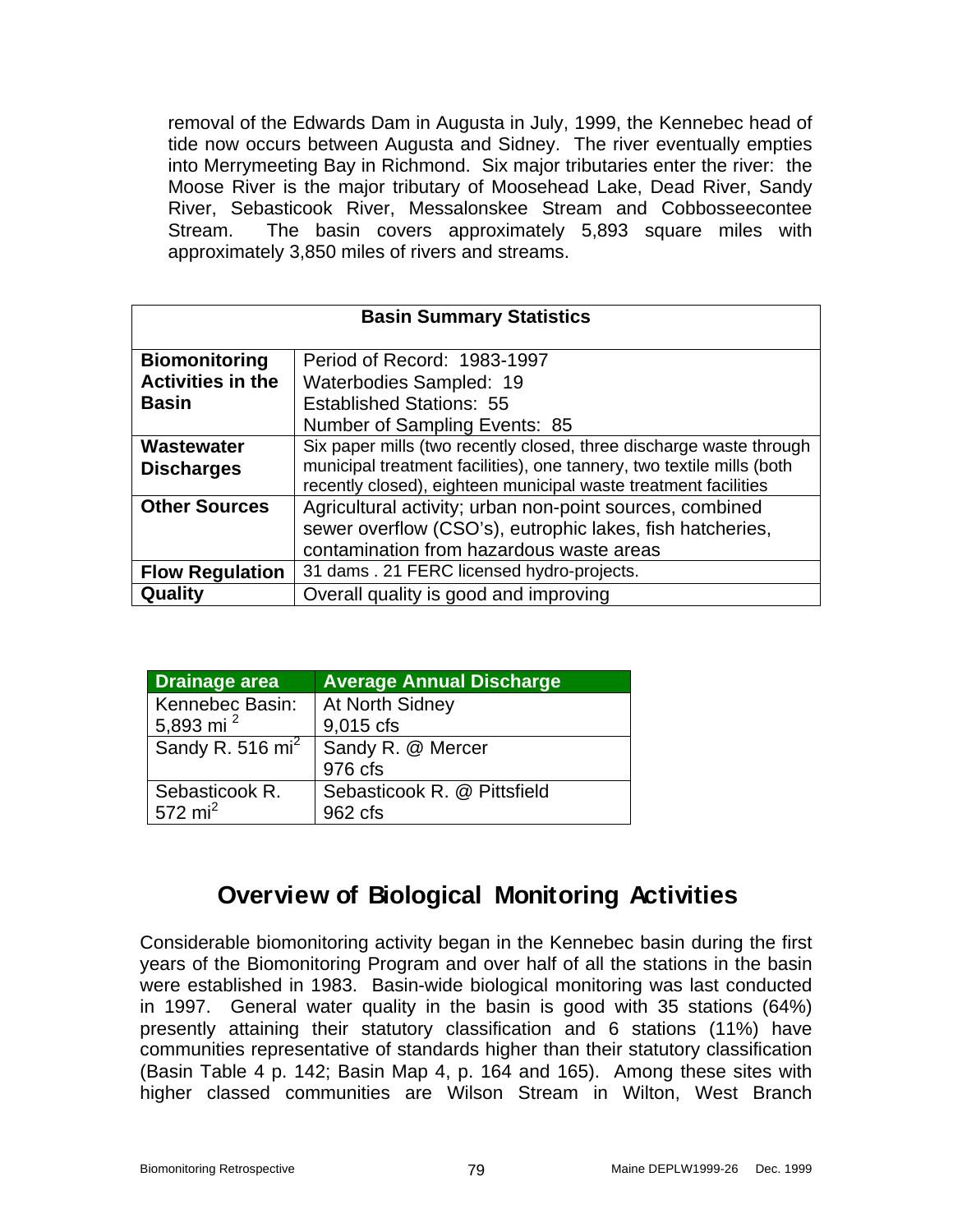Sebasticook River at Pittsfield and the Kennebec River at Benton. These are all Class C segments, attaining Class B aquatic life standards, that might be considered for upgrade after review of other water quality data. The East Branch Sebasticook River at Corinna (Station 194) has a long history of water quality problems and, in 1997, attained Class C standards for only the second time since 1983, due to closure of a woolen mill (see Case Study 5). A number of smaller waterbodies sampled in 1997 for the first time including Cobbossee Stream in Gardiner, Mill Stream in Norridgewock, Cold Stream in Skowhegan and Outlet Stream in Vassalboro. Many other nonattainment waters are associated with hydroelectric impoundments such as the Kennebec River at Bingham below Wyman Dam (Station 165), Kennebec River at Norridgewock above the Weston Dam (Station 174), and the Kennebec River at Augusta above the former Edwards Dam (Station 29). See the special discussion on hydropower effects on riverine aquatic life in Part I Chapter 1, page 16.

# **Historical Perspective**

The Kennebec basin has shared some of the same water quality history as many other waters in the state. Dams were constructed in the  $19<sup>th</sup>$  and early  $20<sup>th</sup>$ century and were followed with settlement and industrialization in the basin. Until the late 1970s, the Kennebec had many notable water quality problems. Most towns and industries did not provide treatment of their wastes. A now closed pulp and paper mill in Winslow dumped wastes, in the 1970's, reportedly equivalent to the raw sewage of two million people. This pollution left the lower river chronically anoxic during the summer with fish kills commonly occurring. Additionally, the river was used as the primary means to bring pulp logs to the mills and for wood storage, thus leaving the river inaccessible for other uses and leaving substantial bark and wood deposits on the bottom. While the effects of the pulp and paper industry were severe, many other industries contributed wastes sufficient to cause additional problems particularly on the smaller tributaries. The worst of these included tanneries on the West Branch Sebasticook River and Wilson Stream, textile mills on the East Branch Sebasticook River and Messalonskee Stream, dairy and potato processing on the East Branch Sebasticook River and poultry processing plants on the Kennebec River. Water quality in the basin is also stressed by a number of eutrophic lakes that affect downstream waters.

Many events in the 1970s and early 1980s resulted in substantial water quality improvements, especially implementation of the Clean Water Act. The pulp mill in Winslow closed and a new pulp and paper facility was built 10 miles upriver with modern waste treatment in 1978. Pulpwood drives were terminated on the river in 1976. The poultry industry collapsed in the late 1970s resulting in the closure of those plants. One of the tanneries and the dairy and potato processors have gone out of business. Waste treatment facility construction was completed in the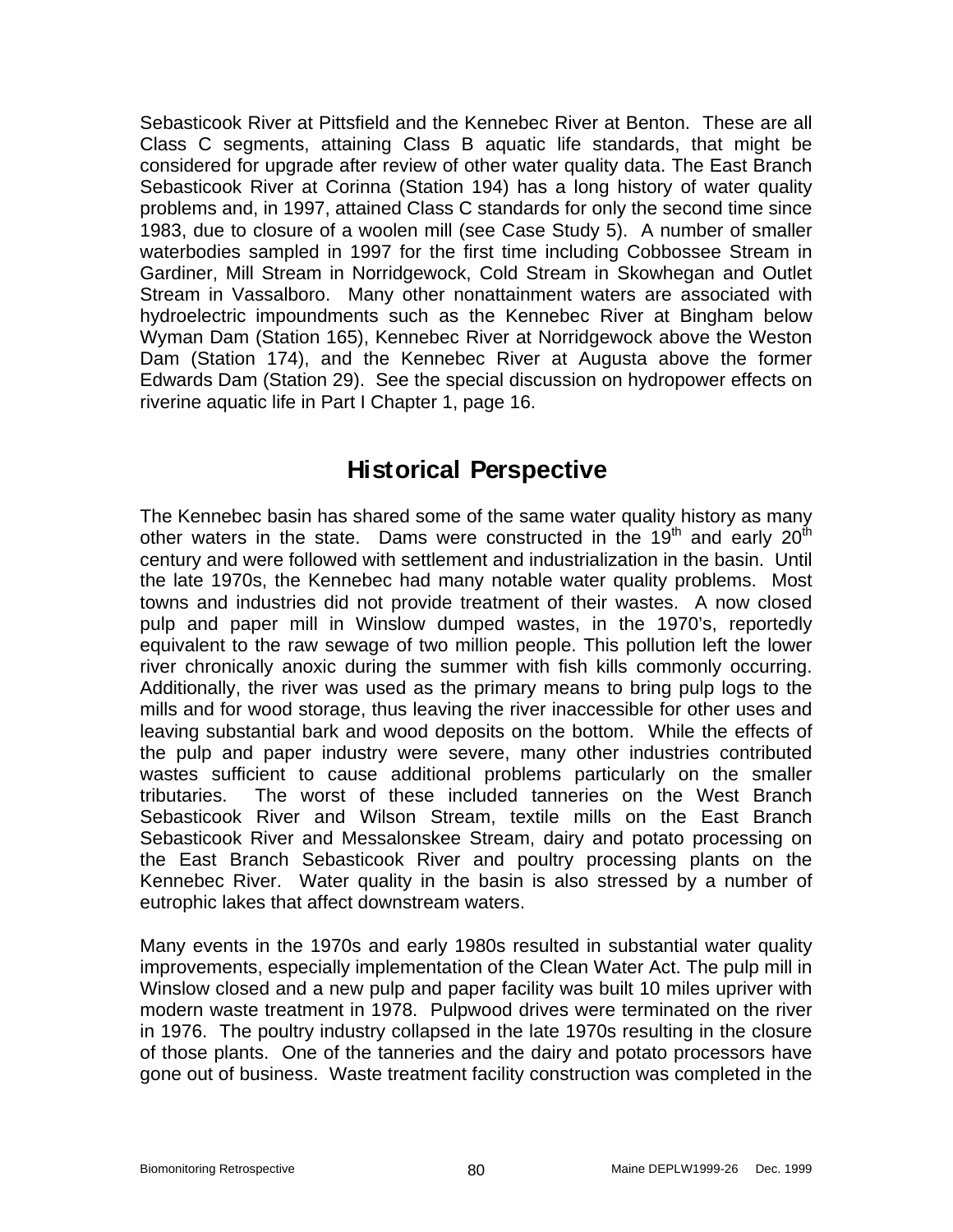basin by 1985 for all significant towns and industries. In the last five years, other industries have closed including two paper mills and both textile mills.

# **Current Status and Issues**

The upstream portion of the Kennebec as well as many of the major tributaries (Dead, Carrabassett, Sandy) are classified A and AA. Water quality in these segments is good and supports high quality aquatic communities. Problems have been detected associated with the many hydropower facilities that affect the habitat quality of the river downstream of the impoundments (see Part I Chapter 1 discussion on hydropower). This is particularly true at sites used for peaking power (e.g. Wyman dam) or where flows are highly variable. The river below Wyman dam (Station 165) was found to be nonattainment of the lowest state standards for aquatic life presumably due to extreme flow manipulation that causes daily flooding, followed by dewatering, of a significant portion of the channel, precluding establishment of a persistent aquatic community. Populations of invertebrates are uncharacteristically low for a lake outlet location such as this. The benthic community lacks the filter-feeding organisms that would typically be associated with locations downstream of lakes. Information from the Biomonitoring Program has been used to recommend new operating limits at this site through the relicensing process for this dam (Section 401 water quality certification).

Downriver, the classification of the mainstem changes to Class B from Anson-Madison all the way to tidewater except for a segment from Skowhegan to Waterville below a large pulp and paper mill that is Class C. The river attains classification except for two impounded segments at Norridgewock and the lower portion of the Edwards impoundment (both are nonattainment presumably due to habitat effects of the impoundments). Repeated sampling at Station 29 above the Edwards dam has been consistently in nonattainment since 1985. The Legislature has recently raised the classification of the lower Edwards impoundment from Class C to B in anticipation of the improved habitat that will occur because the dam has been removed.

Tributaries of the Kennebec are variable in quality. While remaining water quality impacts on the mainstem are associated with habitat modifications or other water quality factors associated with hydropower dams, many documented effects on the tributaries are associated with wastewater discharges and other contamination sources in these smaller receiving waters. The Sebasticook River and Messalonskee Stream are both eutrophic as a result of municipal and industrial wastes and nonpoint source pollution going to those waters. The effects are most pronounced in the impounded parts of those waters.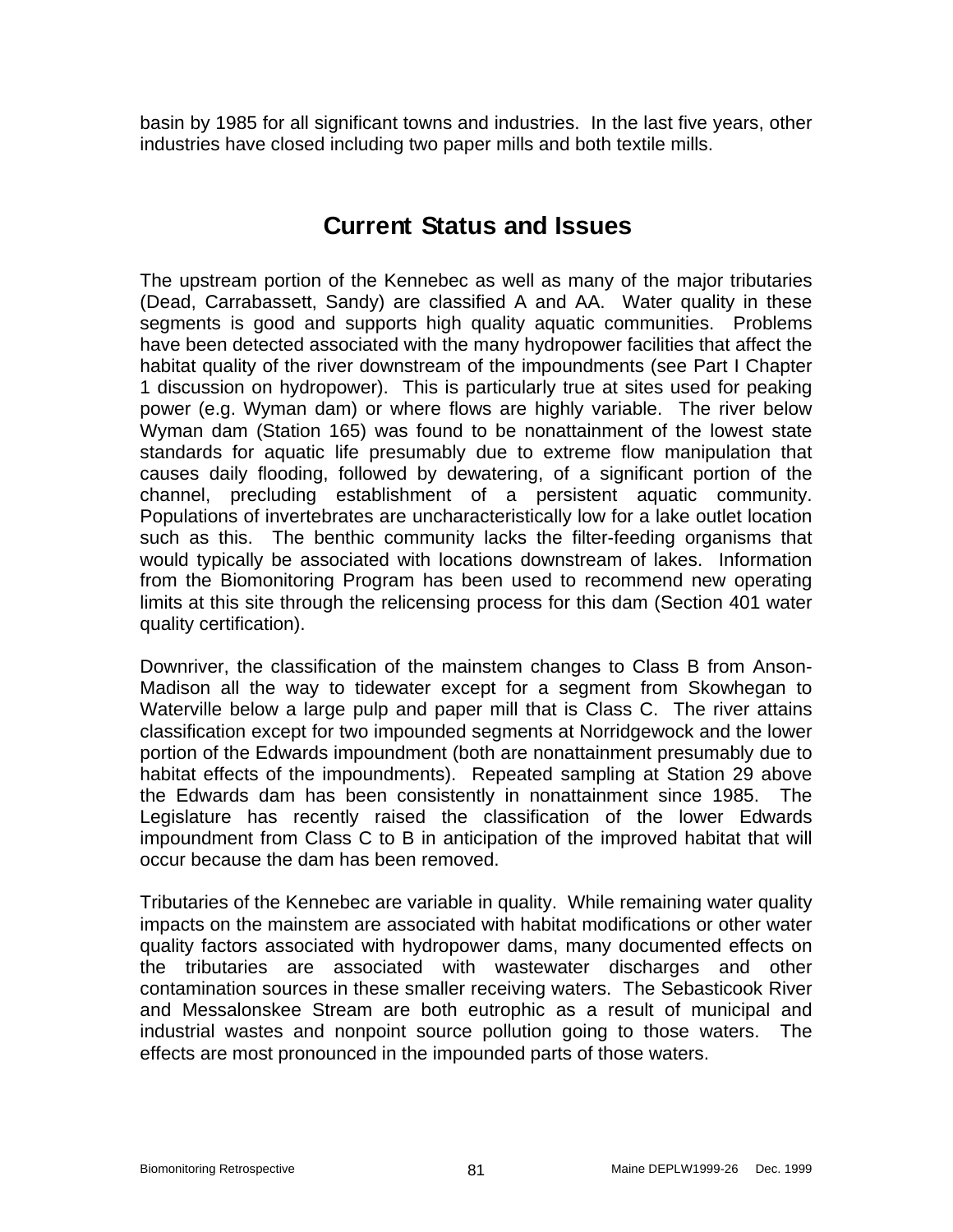### **Future Needs**

A number of management changes are occurring in the Kennebec basin that require follow-up monitoring to measure aquatic life response. These include the re-licensing of several hydropower dams that will impose new flow regimes for these facilities to enhance the quality of downstream aquatic life. Improved treatment and restoration of the East Branch Sebasticook River, recently designated a federal Superfund site, should also provide an opportunity to demonstrate aquatic life response to water quality improvements (see Case Study 5). The removal of the Edwards dam in Augusta provides a unique opportunity to assess the revival of a river that has been altered by impoundment for over 160 years. The Department is presently engaged in a study with researchers from Clarkson University to follow the changes that will occur in the lower Kennebec following the breach of the dam. Interest in the lower river may also push interest to better understand and assess the tidal freshwater segment below Augusta.

### **CASE STUDY 5** *Long Term monitoring of a toxic point source, East Branch Sebasticook River*

In 1983, as the biomonitoring program was first being designed and organized, the Department selected the East Branch Sebasticook River (Class C) at Corinna as a waterbody for study. The Department has repeated annual biological monitoring in this segment for 9 of the years from 1983-1997. This river segment had been the focus of considerable attention for many years due to persistent water quality problems associated with municipal and industrial discharges. The Town of Corinna had constructed a treatment plant in 1969 to treat wastes from the town and a woolen mill. Additionally, untreated domestic sewage was discharged from the Town of Dexter about 7 miles upriver until 1985. The river also receives runoff from numerous farms in the watershed and the Town of Corinna has five combined sewer overflows that deliver stormwater and wastewater to the river during runoff events. Habitat of the river has been critically altered as it passes under the mill and through the town. More recently, it has been discovered that a significant pool of dichlorobenzene and other chemicals used by the woolen mill had been dumped at the mill site and could be found in very high concentrations in the hyporheic zone of the river and presumably enters the surface water during certain flow conditions.

In 1981, the Department had issued a new wastewater license to the treatment facility that presumably would correct the water quality problems in this segment. The license incorporated discharge limits for all known contaminants based on EPA's water quality criteria. Biological monitoring in 1983 found a seriously degraded aquatic community (total of 11 organisms, 4 Diptera taxa). The initial concern was that at low flow, chlorine from the disinfection process might be having this extreme effect, however a trial where chlorine was removed from the process did not yield any improvement (total of 15 organisms, 7 Diptera or non-insect taxa). The new license obviously was not working. The toxic effect of the chemicals from the mill was too complex and could not be regulated adequately in the current license to protect the aquatic life in the river.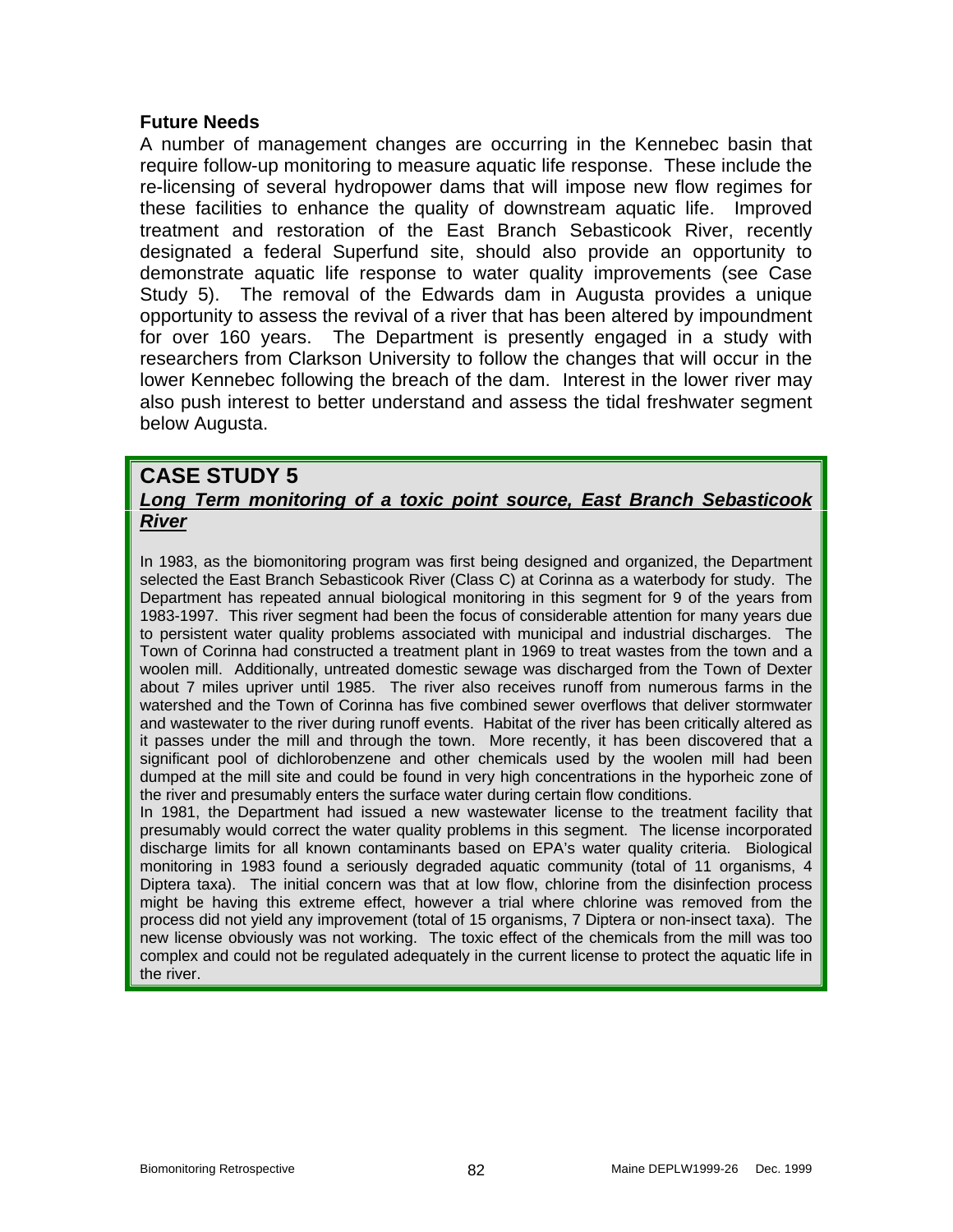Over the years, a number of improvements were made at the mill and at the treatment facility to lessen the toxicity problems. The community responded with incremental improvements (Figures 15, 16 for Station 20). Despite recruitment of organisms and taxa, the community structure and function remained poor and was assessed as non-attainment until 1993, when it attained Class C for the first time. At that time, the mill was operating sporadically until November, 1996 when it permanently shut down. Biological monitoring found non-attainment conditions again in 1994 and then attainment of Class C in 1997 following the closure of the mill. Until 1989, the community was dominated by Diptera larvae and non-insect (snails, leeches). In 1989, significant numbers of filter-feeding Hydropsychidae were collected, an important feeding function that had been lacking in the stream. In 1992, the community began to have some less tolerant organisms such as Ephemeroptera collected, although Plecoptera, a very intolerant group, has never been collected at the site. During the same period of study, Station 90 located below the mill but above the treatment outfall has consistently maintained a Class C community. This segment is affected by all the aforementioned sources of contaminants except the treatment plant outfall. In 1999 the Eastland Woolen mill site in Corinna was designated a federal Superfund site. A number of management actions have been initiated for the East Branch since the closure of the mill, including remediation of the hazardous waste site at the mill (including proposed relocation of the stream bed away from the contaminant source area), removal and treatment of the combined sewer overflows, and redirection of the wastewater treatment plant effluent to a land disposal site.

The Corinna case was particularly important in the evolution of Maine's biological monitoring program. It became the leading example, presented to the Legislature in 1986, why the state needed to have biologically based water quality standards and criteria. The complexities of water quality management in waters like the East Branch required the state to have tools that could integrate and express the effects of multiple stressors on the aquatic community, something that cannot be efficiently accomplished through narrowly focused management tools like wastewater discharge licensing.



*Corinna Sewer District outfall, E. Br. Sebasticook River, about 1980*